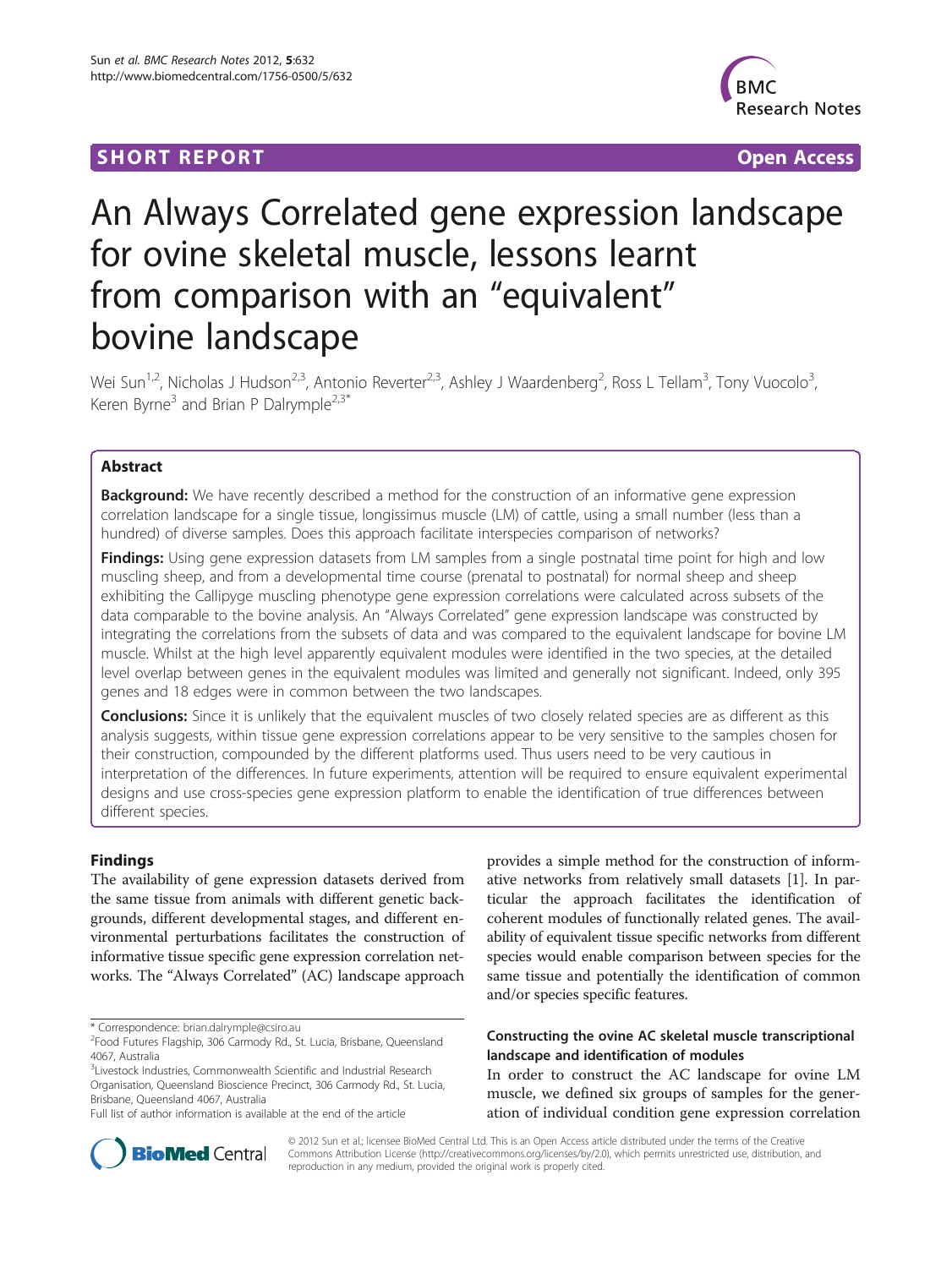landscapes (Table 1). All RNA samples were from the LM muscle of sheep and were analyzed with the same GeneChip<sup>®</sup> Bovine Genome microarray (Affymetrix). The microarray contains 24,027 bovine probe sets representing ~19,000 UniGene clusters and 101 probe sets representing control elements. The probe sets on the microarray were annotated as previously described, using the UMD2.0 and Btau4.0 bovine genome assemblies [[2\]](#page-6-0). The full annotation is provided in Additional file [1.](#page-6-0) Data acquisition criteria were as follows: firstly probe sets with a dubious gene assignment (for example with no or multiple genes predicted for the same probe set) were removed; secondly, for those genes represented by more than one probe set, the probe set with the highest expression level (averaged across all samples) was assigned to that gene. The edited data was normalized using MAS5 [\[3](#page-6-0)]. Genes with a "Present" flag at least one time point were retained for the next step in the analysis. Genes with no significant deviation of expression from the mean defined by one standard deviation across each dataset, or subset, were removed from the calculation of correlation coefficients to reduce spurious correlations.

The PCIT program [[8\]](#page-6-0) implemented as a package in R [[9\]](#page-6-0) was used to generate a total of six co-expression networks from the sets of gene correlation coefficients (Table 1). PCIT combines partial correlation coefficients with information theory to determine locally significant

| Table 1 Sources of gene expression data contributing to |  |  |
|---------------------------------------------------------|--|--|
| the analysis groups                                     |  |  |

| Analysis group                                    | Time points <sup>1</sup>                                                                | <b>Number</b><br>of arrays <sup>2</sup> | Number of<br>genes in<br>network |
|---------------------------------------------------|-----------------------------------------------------------------------------------------|-----------------------------------------|----------------------------------|
| Callipyge                                         | 80d <sup>3</sup> , 100d, 120d, T0 <sup>4</sup> ,<br>P10d <sup>5</sup> , P20d, P30d, T12 | 16                                      | 4,176                            |
| Normal                                            | 80d, 100d, 120d, T0,<br>P10d, P20d, P30d, T12                                           | 19                                      | 3,732                            |
| Prenatal (Callipyge<br>and normal)                | 80d, 100d, 120d,                                                                        | 15                                      | 3,081                            |
| Postnatal (Callipyge<br>and normal)               | T0, P10d, P20d, P30d,<br>T <sub>12</sub>                                                | 20                                      | 3,476                            |
| High-Low (high<br>and low muscling<br>phenotypes) | T78                                                                                     | 40                                      | 3,462                            |
| Overall                                           | 80d, 100d, 120d, T0,<br>P10d, P20d, P30d,<br>T12, T78                                   | 75                                      | 17,308                           |
| AC landscape                                      | intersection of above<br>networks                                                       |                                         | 1,661                            |

<sup>1</sup>Data for 80d, 100d, 120d normal is from Byrne et al., 2010 [\[4\]](#page-6-0), data for T0 and T12 is from Vuocolo et al., 2007 [[5](#page-6-0)], data for 10d, 20d and 30d is from Fleming-Waddell et al., 2007 [[6](#page-6-0)] and data from T78 is from Kogelman et al., [\[7\]](#page-6-0). <sup>2</sup> <sup>2</sup> Each array was from a separate individual.

<sup>3</sup>Days post conception.

4 Weeks post natal.

5 Days post natal.

correlations automatically, avoiding the need for the specification of fixed correlation cut-offs. In order to facilitate the comparison between the ovine and bovine datasets the microarrays were grouped as closely as possible to the grouping of the bovine microarrays. The majority of the genes were present in the "Overall" network, whilst between three and just over four thousand genes were represented in the networks build from subsets of the data (Table 1). These networks were highly interconnected (contained a high ratio of edges to nodes), rendering the identification of modules within the network very hard (data not shown). The AC landscape was constructed by selecting those pairs of genes whose expression profiles were found to be significantly correlated by PCIT in all six networks. The final AC landscape comprised one large cohesive network (1,465 nodes) separate from a large number of very small networks containing two to four genes each, with a total landscape of 1,661 nodes and 5,196 edges (Figure [1A](#page-2-0)). Of the 5,196 edges, 1,368 (26.3%) represented negative correlations and 3,828 (73.6%) represented positive correlations.

To identify modules of genes within the sheep LM AC landscape a series of correlation coefficient based cutoffs were applied (Table [2](#page-2-0) and Figure [1\)](#page-2-0) and at each cutoff modules were identified using the Cytoscape MCODE plug-in [\[10\]](#page-6-0) and annotated using the Cytoscape BiNGO plug-in [[11\]](#page-6-0) (Table [2\)](#page-2-0). For each module, at each correlation cut-off, the MCODE parameters were gradually relaxed until the maximum size of each module was reached immediately preceding a major step increase of the modules' connectivity into the surrounding network. In general the modules increased in size as the correlation cut-off was decreased from 0.95, and after reaching a maximum size, decreased in cohesiveness as the correlation cut-off was further decreased. Thus modules were defined using different correlation cut-offs, from >0.85 to >0.7. Five modules were present in the large, cohesive network: muscle, mitochondrial proteins (nuclear encoded), ribosomal proteins, regulation of ubiquitin ligation and translation (Figure [1A,](#page-2-0) Additional file [2](#page-6-0)). A full listing of the genes in each module is provided in Additional file [3.](#page-6-0)

#### Comparison of the ovine and bovine AC landscapes

The ovine skeletal muscle co-expression landscape contains just under half the nodes, but  $~60\%$  more edges per node, and an eight times larger percentage of negative correlations than the cattle landscape [\[1](#page-6-0)]. The latter values were somewhat surprising, given that the two analyses started with a similar number of genes and achieving a similar ratio of edges to nodes in the two networks is predicted to lead to a very small ovine AC landscape. It is not clear whether these differences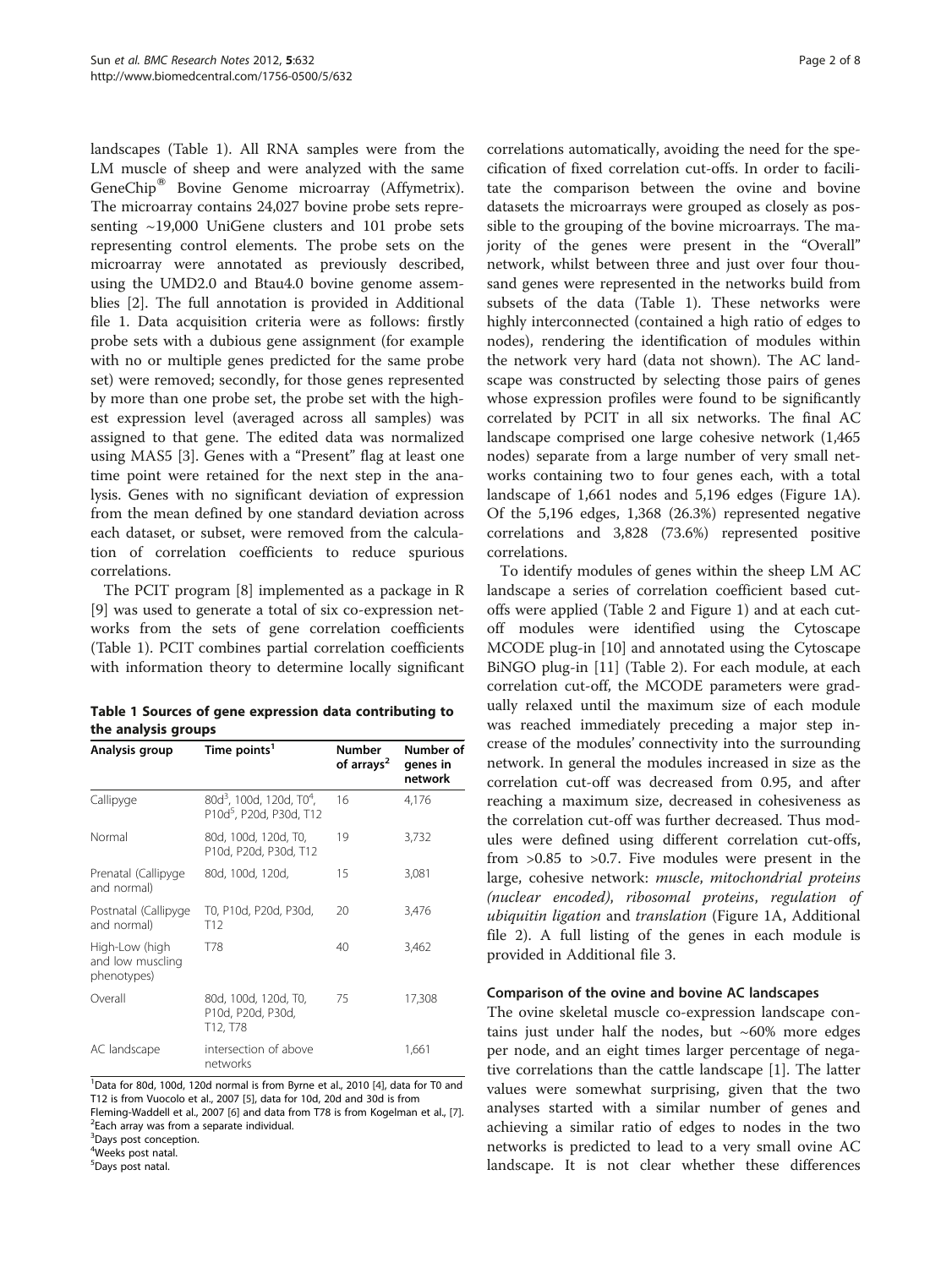as follows; red – muscle, yellow – mitochondria, green – ribosome, purple – translation, cyan – proteosome. The AC transcriptional landscape Cytoscape file is available in Additional file [2](#page-6-0).

|  | Table 2 Identification of functional modules in the AC landscape |  |  |  |
|--|------------------------------------------------------------------|--|--|--|
|  |                                                                  |  |  |  |

| Module                                             | <b>Correlation cut-off</b> |       |                 |       |       |                 | Description of the key                                      | <b>GO</b> enrichment         |  |
|----------------------------------------------------|----------------------------|-------|-----------------|-------|-------|-----------------|-------------------------------------------------------------|------------------------------|--|
|                                                    | >0.95                      | >0.90 | >0.85           | >0.80 | >0.70 | none            | GO term                                                     | P-value                      |  |
| Mitochondria                                       | 29                         | 39    | 51 <sup>2</sup> | 40    | 35    | 35              | mitochondrial electron<br>transport, NADH to ubiquinone     | $2.0370*10^{2E-26}$          |  |
| Ribosome                                           |                            | 18    | 37              | 23    | 29    | 33              | translation                                                 | 3.7793*10 <sup>3.8E-47</sup> |  |
| Muscle                                             | 6                          | 10    | 12              | 10    | 10    | 10              | muscle contraction, muscle<br>system process                | $3.0278*10^{3E-8}$           |  |
| Regulation of ubiguitin-protein<br>ligase activity |                            |       | 8               | 13    | 11    | nd <sup>3</sup> | negative regulation of<br>ubiquitin-protein ligase activity | $1.2510*10^{1.3E-5}$         |  |
| <b>Translation</b>                                 |                            |       |                 |       | 6     | nd              | translational elongation                                    | $1.1387*10^{1.1E-8}$         |  |

 $\frac{1}{1}$  Number of genes in each module for each correlation cut-off of the "AC" landscape was calculated using the MCODE plug-in in Cytoscape. A list of genes in each module is included in Additional file [3.](#page-6-0)<br>
<sup>2</sup> Bold values have been taken as the optimal size of the module.

<sup>3</sup> Module not detected.

<span id="page-2-0"></span>Sun et al. BMC Research Notes 2012, 5:632 Page 3 of 8 http://www.biomedcentral.com/1756-0500/5/632

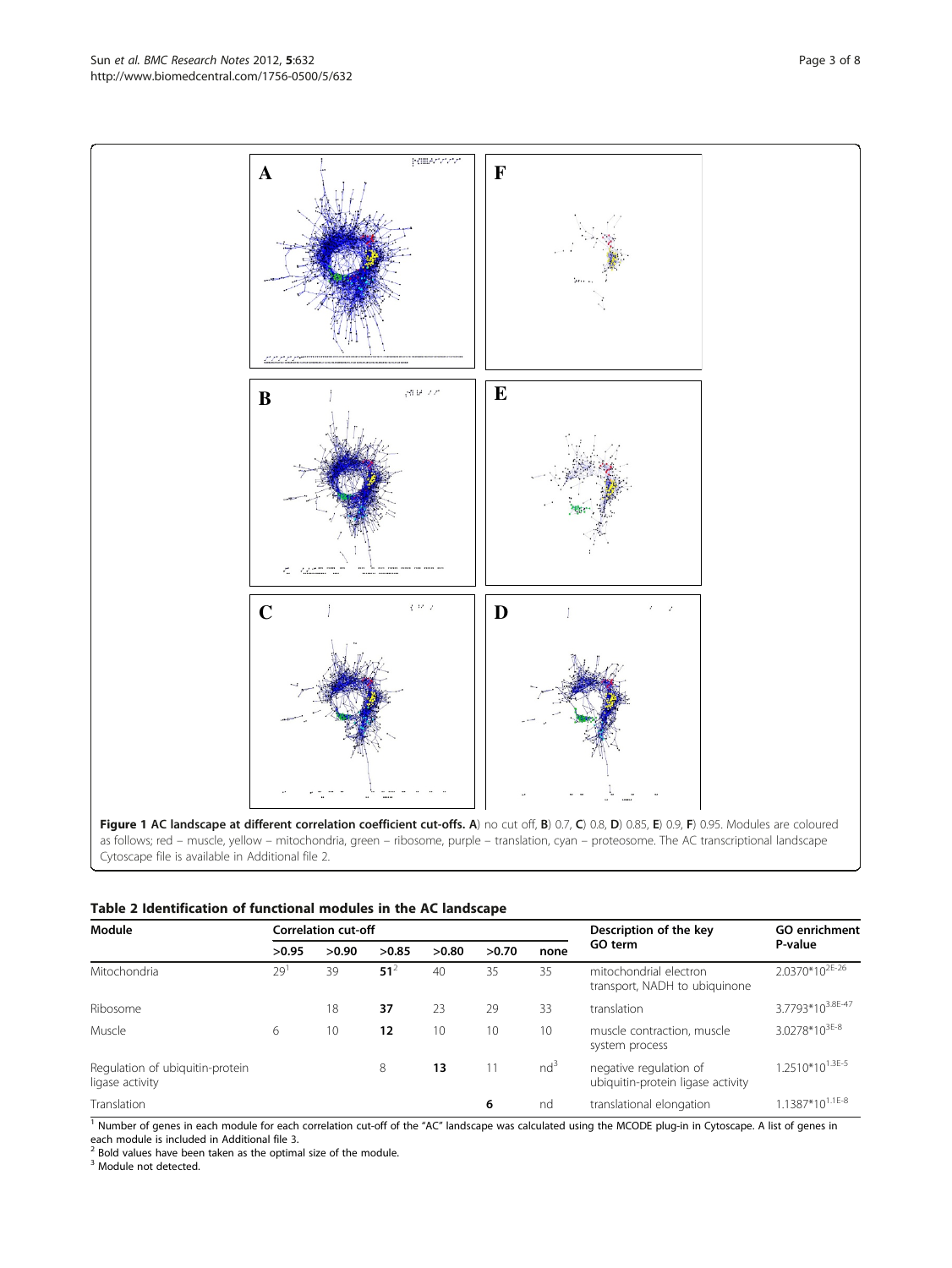reflect the source of the samples used, the gene expression platform (in particular the use of a bovine microarray for analysis of the ovine samples), the quality of the gene expression data, or a combination of all the above.

There was a small, but significant (hypergeometric test  $>=$  395, p-value = 9.2E-07), overlap of 395 genes between the two landscapes (Table 3). In addition to the intrinsic differences between bovine and sheep, the small overlap may reflect data quality, arising from the sampling and microarray platform differences. Like the bovine LM landscape [[1\]](#page-6-0) modules for mitochondrial proteins (nuclear encoded), ribosomal proteins and muscle/glycolysis were identified. However, in line with the low overlap in genes between the two networks there were relatively few genes in common between modules annotated with the same roles (Table 3). Similar to the bovine LM landscape, the genes encoding the muscle structural proteins were not highly clustered, but some small clusters of these genes were observed. The absence of strong clustering of the genes encoding muscle contractile structural proteins in both datasets suggests that even within a single muscle there is a less discrete, and more continuous, range of muscle fibre structural protein compositions at the anatomical level than might have been expected. This might also be in part due to the long developmental time series analysed, with relationships between contractile proteins changing with age of the animals.

In a more detailed comparison of the two landscapes we observed that only eighteen identical edges were present in both landscapes. Given that the module structure appeared to be conserved between the landscapes, but contained different genes, this may be due to the differences between the genes correlated within modules as a consequence of the phenotypes rather than sampling

| Table 3 Overlap of the gene composition of modules in |  |
|-------------------------------------------------------|--|
| the ovine and bovine AC landscapes                    |  |

| Ovine module                           |               | Number of genes | <b>Bovine module</b>  |                                        |
|----------------------------------------|---------------|-----------------|-----------------------|----------------------------------------|
| name                                   | Ovine<br>only | <b>Both</b>     | <b>Bovine</b><br>only | name                                   |
| Mitochondrial                          | 47            | 4               | 12                    | Mitochondria<br>(nuclear encoded)      |
| Ribosome                               | 36            | 1               | 6                     | Ribosomal<br>proteins                  |
| Translation                            | 6             | $\Omega$        | 7                     | Ribosomal<br>proteins                  |
| Muscle                                 | 8             | 4               | 54                    | Glycolysis/fast<br>twitch              |
| Full landscape                         | 1266          | 395             | 3111                  | Full landscape                         |
| Full landscape -<br>annotation overlap | 1138          | 395             | 2166                  | Full landscape -<br>annotation overlap |

<sup>1</sup>Genes that have been annotated in both landscapes.

or microarray platform differences. However, if this was the result of platform related issues, this may have also led to different performances of the probes on the arrays for the same genes, equally impacting the correlations leading to the final network. Indeed, of the 14,041 genes confidently annotated on the Affymetrix microarray and 17,101 genes confidently annotated on the Agilent microarray only 11,712 genes could be confidently linked between the two datasets. It also appears that although the objective was to obtain a core network the design of the experiments still had an impact on the genes represented and the modules observed. For example, there was no "cell cycle" or "fat" module in the ovine network and no "regulation of ubiquitin-protein ligase activity" module in the bovine network, although genes from these modules were represented on the arrays and probes returned informative data.

## Muscle structural subunit genes in the ovine AC transcriptional landscape

Of the twelve genes in the ovine muscle module, six encoded muscle structural proteins and five encoded enzymes involved in muscle metabolism (Table [4\)](#page-4-0). The positions of the genes encoding muscle structural subunits in the rest of the ovine skeletal muscle AC landscape were determined (Table [4](#page-4-0)). Around half of the genes studied were present on the landscape, however except for the muscle module and adjacent to the module and a small cluster of genes adjacent to the mitochondrial module there was little clustering of genes encoding muscle structural proteins. In addition, apart from the cluster of fast twitch subunits adjacent to the mitochondrial module there was no separate clustering of fast and slow twitch fibre associated subunits. The data was mapped onto the Virtual Muscle 3D (VMus3D) [[12\]](#page-6-0) to determine if the products encoded by the genes in the muscle module were co-located in the macromolecular structure of muscle. No apparent clustering of products was observed (Figure [2\)](#page-4-0). Perhaps not surprisingly genes encoding the costamere and z-disk proteins were not clustered with the genes encoding contractile proteins, consistent with many of the latter proteins also having roles in non-muscle structures and systems [\[12\]](#page-6-0).

#### Potential impact of sample choice on AC modules

The final gene in the muscle module encoded FAF1, FAS-associated factor one, which is highly expressed in skeletal muscle [[16](#page-6-0)]. Although probes for FAF1 are present on the bovine Agilent array platform and return informative signals (consistent with expression in muscle contractile cells) FAF1 was not present in the bovine AC landscape. FAF1 contains a ubiquitin-binding motif and has recently been reported to associate with the valosincontaining protein (VCP) purified from muscle, the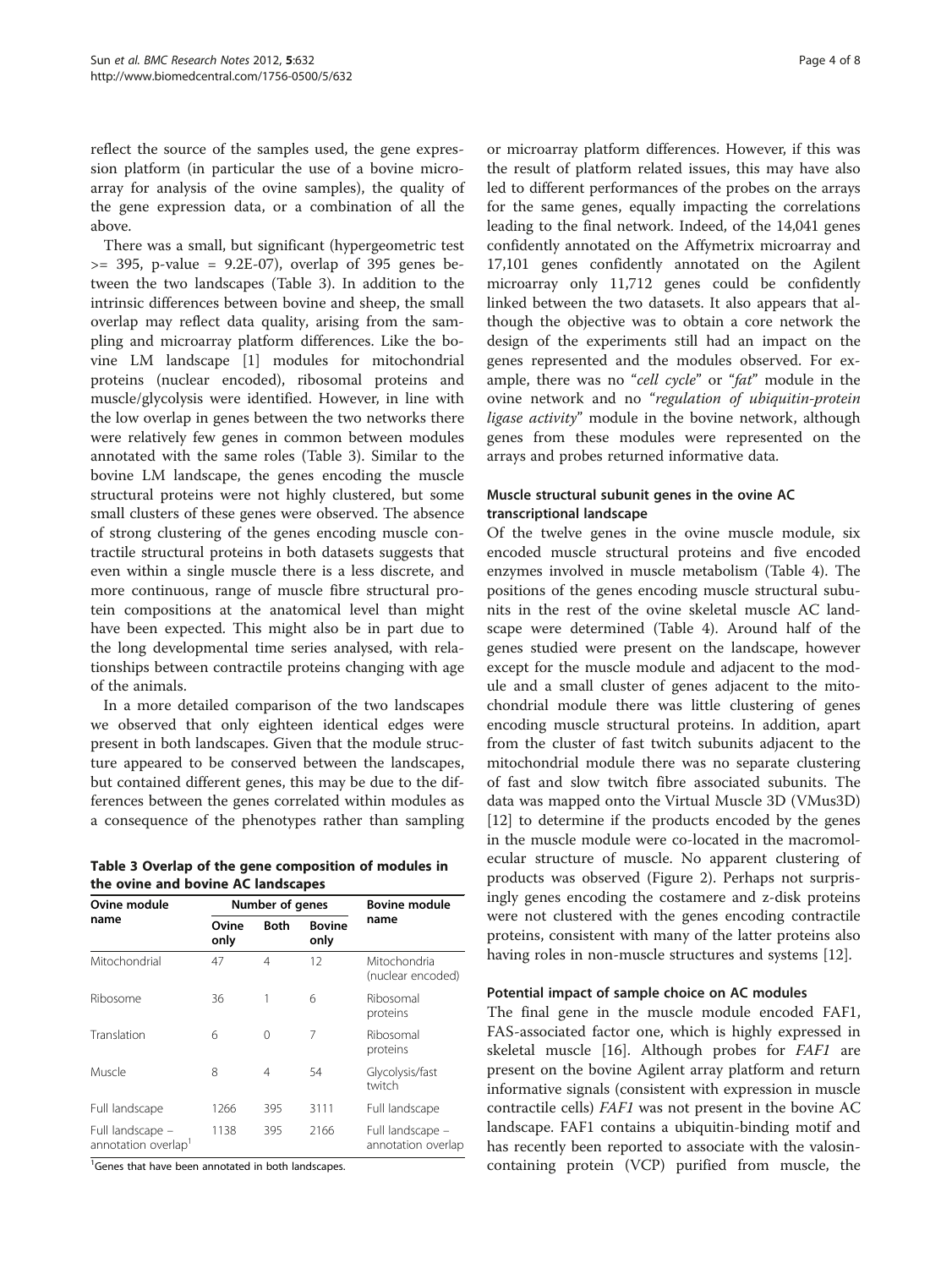| Module name                                                  | Slow twitch fibres <sup>1</sup>   | <b>Fast twitch fibres</b> | <b>Both slow and fast</b><br>twitch fibres | Fibre type specificity is not known                                                                                                        |
|--------------------------------------------------------------|-----------------------------------|---------------------------|--------------------------------------------|--------------------------------------------------------------------------------------------------------------------------------------------|
| <b>Muscle</b>                                                | MYL <sub>2</sub>                  | TNNT3                     |                                            | TNNT1, FHL1, TMOD4, MYOZ1                                                                                                                  |
| Near "muscle"                                                | TTN1                              | MYH <sub>2</sub>          | ACTN <sub>2</sub>                          | TRIM54, TCAP, MYOT, DES, MYBPC1                                                                                                            |
| Near "mitochondrial"                                         |                                   | TNNC2, MYLPF, MYL1        |                                            | <b>SMPX</b>                                                                                                                                |
| Near "regulation of<br>ubiquitin-protein<br>ligase activity" |                                   |                           | ACTA1 <sup>2</sup>                         |                                                                                                                                            |
| Near "translation"                                           |                                   | TPM1                      |                                            |                                                                                                                                            |
| Elsewhere in AC<br>landscape                                 |                                   |                           | <b>OBSCN, NEB,</b>                         | DMD, ANKRD1                                                                                                                                |
| Not in the AC<br>landscape                                   | MYL3, MYH7, TNNC1,<br>TNNI1, TPM3 | MYH1, MYBPC2, TNNI2,      | MYBPH, ACTN3                               | MYOM2, MYOM3, MYBPC3, TNNI3, TNNT2,<br>TPM2, MYPN, KBTBD10, KBTBD5, CSRP3,<br>LMOD2, UNC45B, SGCA, CMYA5, PDLIM3,<br>LRRC39, XIRP2, TRIM63 |

<span id="page-4-0"></span>

| Table 4 Location of the genes encoding muscle structural protein subunits in the AC landscape |  |  |
|-----------------------------------------------------------------------------------------------|--|--|
|-----------------------------------------------------------------------------------------------|--|--|

<sup>1</sup> Fibre type assignments of proteins are from [\[13](#page-6-0)], except for TMOD1 and TMOD4 [\[14](#page-6-0)] and MYL6B [[15\]](#page-6-0).<br><sup>2</sup> Expression of genes encoding proteins in hold are negatively correlated with the majority of the mem

<sup>2</sup>Expression of genes encoding proteins in bold are negatively correlated with the majority of the members of the module.

resulting complex may interact transiently with the 26S proteosome [[17](#page-6-0)]. Mutations in VCP cause inclusion body myopathies, it has been proposed that VCP plays a role in protein homeostasis, extracting proteins from protein complexes for degradation by the 26S proteosome [\[18](#page-6-0)] and that disruption of this role leads to accumulation of undegraded proteins [\[19](#page-6-0)]. The ubiquitin-dependent proteolytic system is the major proteolytic system in skeletal muscle [\[20\]](#page-6-0). The Callipyge mutation has been proposed to increase muscle mass through a reduction in the rate of muscle protein

degradation, although this has been proposed to be through increased levels of calpastatin, rather than decreased activity of the 26S proteosome [[21,22\]](#page-6-0). In addition, the proteosome was identified as a potential determinant of the muscling trait in the high-low muscling animals used in the analysis reported here [[7\]](#page-6-0). Interestingly, no "regulation of ubiquitin-protein ligase activity" module was present in the bovine network, although genes from these modules were represented on the arrays and probes returned informative data. The ubiquitin-ligases play a role in the targeting of proteins

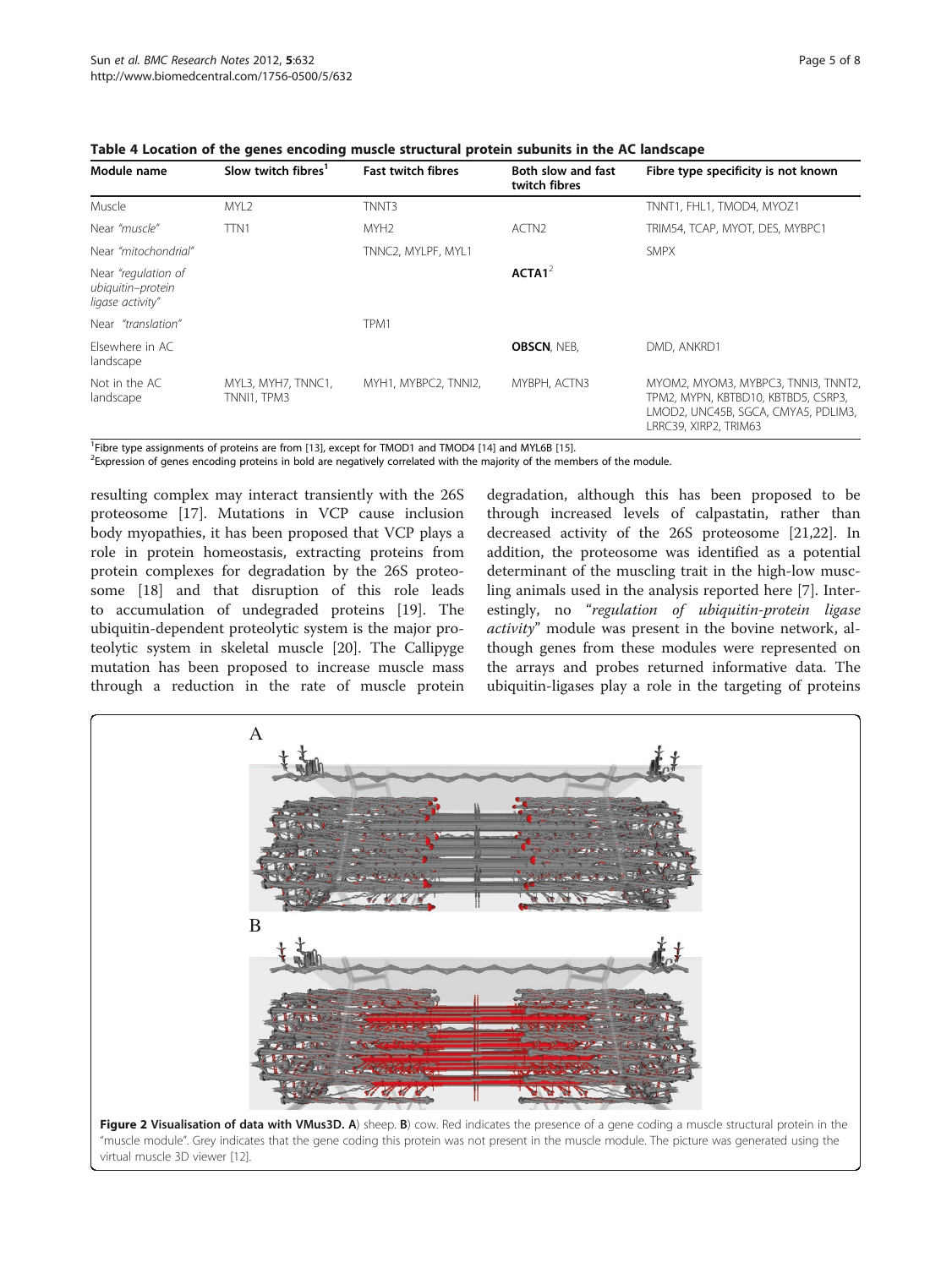to the 26S proteosome for degradation. This difference between the two AC landscapes is suggestive of the source of the samples influencing the resulting networks and that the comparison has potentially identified a difference related to a role of the 26S Proteosome in the Callipyge animals and more generally in high and low muscling phenotypes in sheep compared to another high muscling genotype, Myostatin deficiency [\[1](#page-6-0)], in cattle.

## Identification of putative key transcription factors

310 of the 898 transcription factors (TFs) analysed (see Hudson et al., 2009 [\[1](#page-6-0)]) were included in the ovine LM AC landscape, of which 4 were present in the modules (Table 5). "Module-to-regulator" relationships were computed based on the correlation values obtained from the "Overall" network and a number of known regulators of the functions/attributes determined for the modules were identified (Table 5). For example MEOX2 (muscle module) is involved in muscle development [[23](#page-6-0)]. COPS5 (mitochondrial module), aka JAB1, is a component of the COP9 signalosome complex, which regulates the ubiquitin conjugation pathway [[24\]](#page-6-0), and was identified by both approaches. COPS5 has previously been shown to be involved in the regulation of the mitochondrial apoptotic pathway through specific interaction with BCL2L14 (aka BclGs) which is a regulator of mitochondrial apoptosis [\[25](#page-7-0)], YBX1 appears to have mismatchrepair activity in human mitochondria [\[26](#page-7-0)]. HIF1AN is involved in the regulation of HIF1 [[27\]](#page-7-0), which is involved in the regulation of the activity of mitochondria and it's expression is also regulated by mitochondria via reactive oxygen species [[28\]](#page-7-0). YY1 (ribosomal module) is one of small number of TFs with predicted binding sites in the promoter regions of many ribosomal protein genes [\[29](#page-7-0)].

For the "regulation of ubiquitin-protein ligase activity" module, SUZ12 has a GO annotation for "histone ubiquination". TCEB1 has a GO annotation for "ubiquitin-ligase complex" and "ubiquitin-dependent protein catabolic process". TAF9 has a GO annotation of "regulation of proteosomal ubiquitin-dependant protein catabolic process". In addition, COPS5 regulates exosomal protein deubiquitination and sorting [[30](#page-7-0)], SOX4 interacts with ubiquitinconjugating enzyme 9 (UBC9), which represses the transcriptional activity of SOX4 [\[31\]](#page-7-0), and TCF4 regulates the expression of ubiquitin c-terminal hydrolase L1 (UCHL1) [\[32](#page-7-0)]. Thus, of the 11 proteins encoded by genes identified by the "Module-to-Regulator" analysis, six have a link with processes involving ubiquitin. In contrast, for example only 1 of the proteins identified in the analysis for the translation module is annotated with a GO term which includes the word ubiquitin.

However, even though the analyses in the two species both appear to correctly identify some TFs involved in the regulation of the function of the module there is only one gene, HIF1AN, in the overlap between the transcriptional regulators identified in the ovine and bovine "Module-to-Regulator" analyses (Table 5). Again it is likely that the experiment specific factors described above have contributed to this small overlap, which is not significant (hypergeometric test of an overlap of one gene in the *mitochondrial* module p-value = 0.23), and that a significant rate of false positives may be generated using these methods.

## Conclusions

Despite apparent similarities between the datasets, a development time course overlaid with a muscle growth contrast, the differences in the composition of the experimental samples and design appears to have significantly impacted the final landscapes generated using the

| Table 5 Assignment of Transcription Factors to robust modules |  |
|---------------------------------------------------------------|--|
|                                                               |  |

| Module                                                | TFs in a module in the<br>AC and identified by<br>"Module-to-Regulator"<br>analysis | TFs in a module in the<br>AC landscape only | Top 10 TFs identified by the<br>"Module-to-Regulator" analysis only <sup>1</sup>       |
|-------------------------------------------------------|-------------------------------------------------------------------------------------|---------------------------------------------|----------------------------------------------------------------------------------------|
| Muscle                                                | none                                                                                | none                                        | KLF9, COPS5, HIF1AN, PREB, TCF7L2, SMARCA1,<br>SMARCAD1, CHD1, CSDA, MEOX2 [23]        |
| Mitochondrial                                         | COPS5 [25]                                                                          | none                                        | SMARCAD1, CHD1, TCF7L2, HIF1AN <sup>2</sup> ,<br>SMARCA1, BPTF, PREB, MEOX2, YBX1 [26] |
| Ribosomal                                             | none                                                                                | none                                        | BTF3, GTF2H5, CAMTA1, ZHX1, YY1 [29], BMI1,<br>NR3C1, SUB1, ZBTB1, RBL2                |
| Regulation of<br>ubiquitin-protein<br>ligase activity | <b>BPTF</b>                                                                         | SU712                                       | TCEB1, TAF9, COPS5 [30], SMAD5, SOX4 [31],<br>JMJD1C, TCF4 [32], SMARCE1, NCOA1        |
| Translation                                           | BTF3                                                                                | none                                        | YBX1, TAF10, PHB2, ASH1L, TULP4, TBX3,<br>RBM39, MLL3, RBL2                            |

<sup>1</sup> In descending order of strength of absolute average correlation coefficient. References providing experimental evidence supporting our computational output are provided.

 $27$ Fs also identified in the presumed equivalent module in the bovine AC landscape are in bold.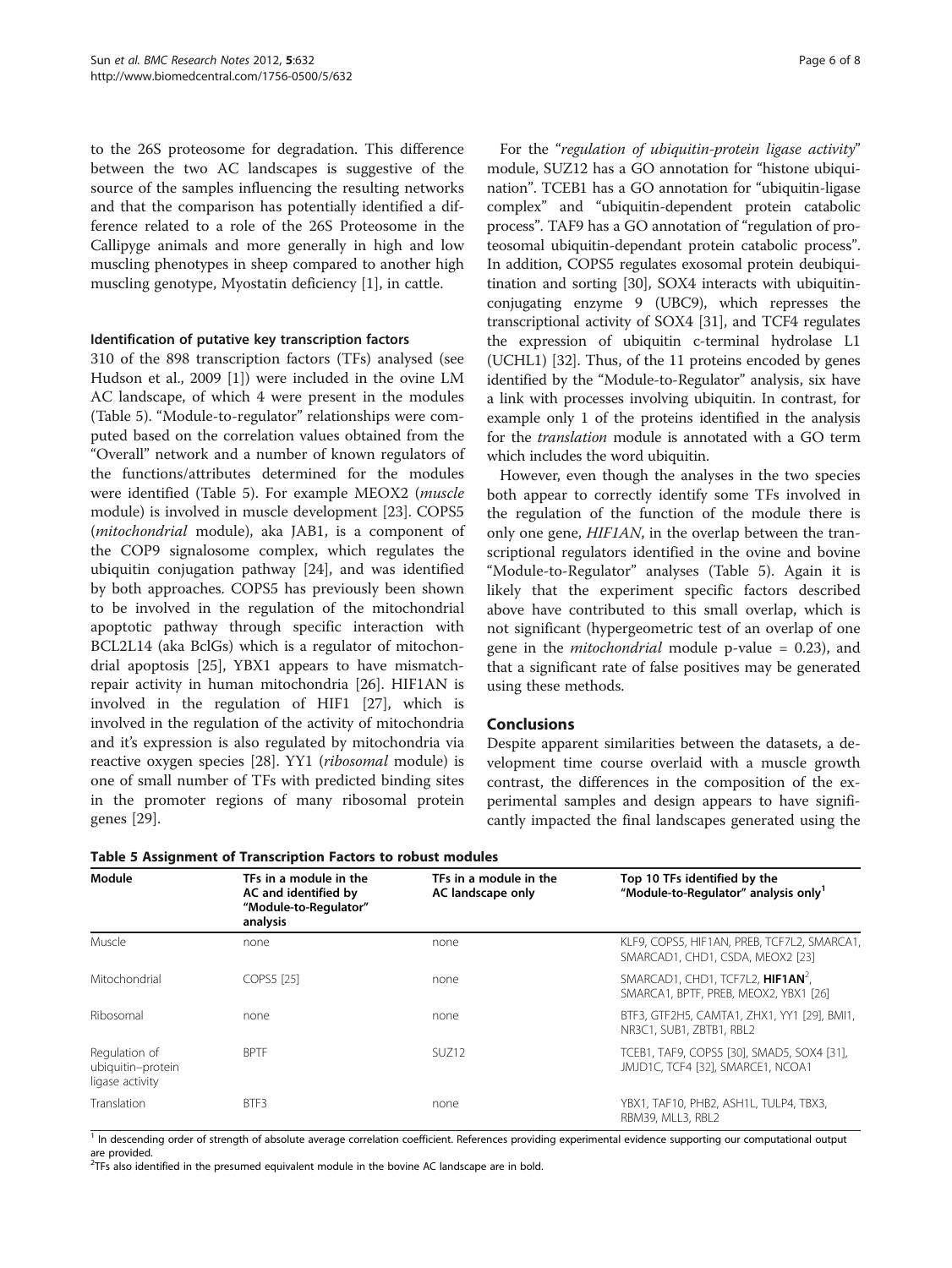<span id="page-6-0"></span>AC approach. The detection of true differences between cattle and sheep LM muscle awaits the availability of appropriately generated orthologous datasets using, for example, transcript sequencing techniques from as close as possible equivalent experiments. However, generating a truly orthologous dataset between two different species, even for equivalent tissues, with equivalent analysis parameters may not be a trivial process.

#### Availability of supporting data

With the exception of the data for the 80d, 100d and 120d LM muscle sheep callipyge genotype samples which is unpublished (Personal communication RL Tellam, K Byrne, T Vuocolo and N Cockett), the sheep gene expression data sets supporting the results of this article are available in the NCBI GEO repository, GSE5195 (10d, 20d, 30d, LM muscle sheep, callipyge and normal genotypes), GSE5955 (T0 and T12 LD muscle sheep, callipyge and normal genotypes), GSE20112 (80d, 100d, 120d LM muscle sheep normal genotypes), GSE20552 (T78, LM muscle sheep, High-Low).

The other data sets supporting the results of this article are included within the article and its additional files.

## Additional files

[Additional file 1:](http://www.biomedcentral.com/content/supplementary/1756-0500-5-632-S1.txt) Bovine Affymetrix probeset annotation file.

[Additional file 2:](http://www.biomedcentral.com/content/supplementary/1756-0500-5-632-S2.cys) Sheep AC transcriptional landscape Cytoscape session file.

[Additional file 3:](http://www.biomedcentral.com/content/supplementary/1756-0500-5-632-S3.xls) List of genes in each module in the sheep skeletal muscle AC gene expression landscape.

#### Competing interests

The author(s) declare that they have no competing interests.

#### Authors' contributions

BD conceived the study, BD, NH, TR and WS designed the analyses, WS AJW and BD undertook the analyses, BD, NH, WS, AJW, TR wrote the manuscript and RT edited the manuscript. RT, KB and TV provided unpublished gene expression data. All the authors read and approved the final version.

#### Acknowledgements

We would like to thank Noelle Cockett for permission to analyse unpublished data, Nathan S. Watson-Haigh for help with Bioconductor, and Wes Barris for the annotation of the probes on the microarray.

#### Author details

<sup>1</sup> Animal Science and Technology College, Yangzhou University, Yangzhou 225009, China. <sup>2</sup> Food Futures Flagship, 306 Carmody Rd., St. Lucia, Brisbane, Queensland 4067, Australia. <sup>3</sup>Livestock Industries, Commonwealth Scientific and Industrial Research Organisation, Queensland Bioscience Precinct, 306 Carmody Rd., St. Lucia, Brisbane, Queensland 4067, Australia.

#### Received: 1 August 2012 Accepted: 7 November 2012 Published: 13 November 2012

#### References

Hudson NJ, Reverter A, Wang Y, Greenwood PL, Dalrymple BP: Inferring the transcriptional landscape of bovine skeletal muscle by integrating co-expression networks. PLoS One 2009, 4(10):e7249.

- 2. Mariasegaram M, Reverter A, Barris W, Lehnert SA, Dalrymple B, Prayaga K: Transcription profiling provides insights into gene pathways involved in horn and scurs development in cattle. BMC Genomics 2010, 11(1):370.
- Hubbell E, Liu WM, Mei R: Robust estimators for expression analysis. Bioinformatics 2002, 18(12):1585–1592.
- 4. Byrne K, Vuocolo T, Gondro C, White JD, Cockett NE, Hadfield T, Bidwell CA, Waddell JN, Tellam RL: A gene network switch enhances the oxidative capacity of ovine skeletal muscle during late fetal development. BMC Genomics 2010, 11:378.
- 5. Vuocolo T, Byrne K, White J, McWilliam S, Reverter A, Cockett NE, Tellam RL: Identification of a gene network contributing to hypertrophy in callipyge skeletal muscle. Physiol Genomics 2007, 28(3):253–272.
- 6. Fleming-Waddell JN, Wilson LM, Olbricht GR, Vuocolo T, Byrne K, Craig BA, Tellam RL, Cockett NE, Bidwell CA: Analysis of gene expression during the onset of muscle hypertrophy in callipyge lambs. Anim Genet 2007, 38(1):28–36.
- 7. Kogelman LJ, Byrne K, Vuocolo T, Watson-Haigh NS, Kadarmideen HN, Kijas JW, Oddy HV, Gardner GE, Gondro C, Tellam RL: Genetic architecture of gene expression in ovine skeletal muscle. BMC Genomics 2011, 12:607.
- 8. Reverter A, Chan EK: Combining partial correlation and an information theory approach to the reversed engineering of gene co-expression networks. Bioinformatics 2008, 24(21):2491–2497.
- 9. Watson-Haigh NS, Kadarmideen HN, Reverter A: PCIT: an R package for weighted gene co-expression networks based on partial correlation and information theory approaches. Bioinformatics 2010, 26(3):411–413.
- 10. Bader GD, Hogue CW: An automated method for finding molecular complexes in large protein interaction networks. BMC Bioinformatics 2003, 4:2.
- 11. Maere S, Heymans K, Kuiper M: BiNGO: a Cytoscape plugin to assess overrepresentation of gene ontology categories in biological networks. Bioinformatics 2005, 21(16):3448–3449.
- 12. Waardenberg AJ, Reverter A, Wells CA, Dalrymple BP: Using a 3D virtual muscle model to link gene expression changes during myogenesis to protein spatial location in muscle. BMC Syst Biol 2008, 2:88.
- 13. Bottinelli R, Reggiani C: Human skeletal muscle fibres: molecular and functional diversity. Prog Biophys Mol Biol 2000, 73(2–4):195–262.
- 14. Almenar-Queralt A, Lee A, Conley CA, Ribas De Pouplana L, Fowler VM: Identification of a novel tropomodulin isoform, skeletal tropomodulin, that caps actin filament pointed ends in fast skeletal muscle. J Biol Chem 1999, 274(40):28466–28475.
- 15. Bicer S, Reiser PJ: Myosin light chain isoform expression among single mammalian skeletal muscle fibers: species variations. J Muscle Res Cell Motil 2004, 25(8):623–633.
- 16. Ryu SW, Chae SK, Lee KJ, Kim E: Identification and characterization of human Fas associated factor 1, hFAF1. Biochem Biophys Res Commun 1999, 262(2):388–394.
- 17. Besche HC, Haas W, Gygi SP, Goldberg AL: Isolation of mammalian 26S proteasomes and p97/VCP complexes using the ubiquitin-like domain from HHR23B reveals novel proteasome-associated proteins. Biochemistry 2009, 48(11):2538–2549.
- 18. Schuberth C, Buchberger A: UBX domain proteins: major regulators of the AAA ATPase Cdc48/p97. Cell Mol Life Sci 2008, 65(15):2360–2371.
- 19. Weihl CC, Pestronk A, Kimonis VE: Valosin-containing protein disease: inclusion body myopathy with Paget's disease of the bone and frontotemporal dementia. Neuromuscul Disord 2009, 19(5):308–315.
- 20. Hasselgren PO, Fischer JE: The ubiquitin-proteasome pathway: review of a novel intracellular mechanism of muscle protein breakdown during sepsis and other catabolic conditions. Ann Surg 1997, 225(3):307-316.
- 21. Koohmaraie M, Shackelford SD, Wheeler TL, Lonergan SM, Doumit ME: A muscle hypertrophy condition in lamb (callipyge): characterization of effects on muscle growth and meat quality traits. J Anim Sci 1995, 73(12):3596–3607.
- 22. Warner RD, Greenwood PL, Pethick DW, Ferguson DM: Genetic and environmental effects on meat quality. Meat Sci 2010, 86(1):171–183.
- 23. Otto A, Macharia R, Matsakas A, Valasek P, Mankoo BS, Patel K: A hypoplastic model of skeletal muscle development displaying reduced foetal myoblast cell numbers, increased oxidative myofibres and improved specific tension capacity. Dev Biol 2010, 343(1–2):51–62.
- 24. Kato JY, Yoneda-Kato N: Mammalian COP9 signalosome. Genes Cells 2009, 14(11):1209–1225.